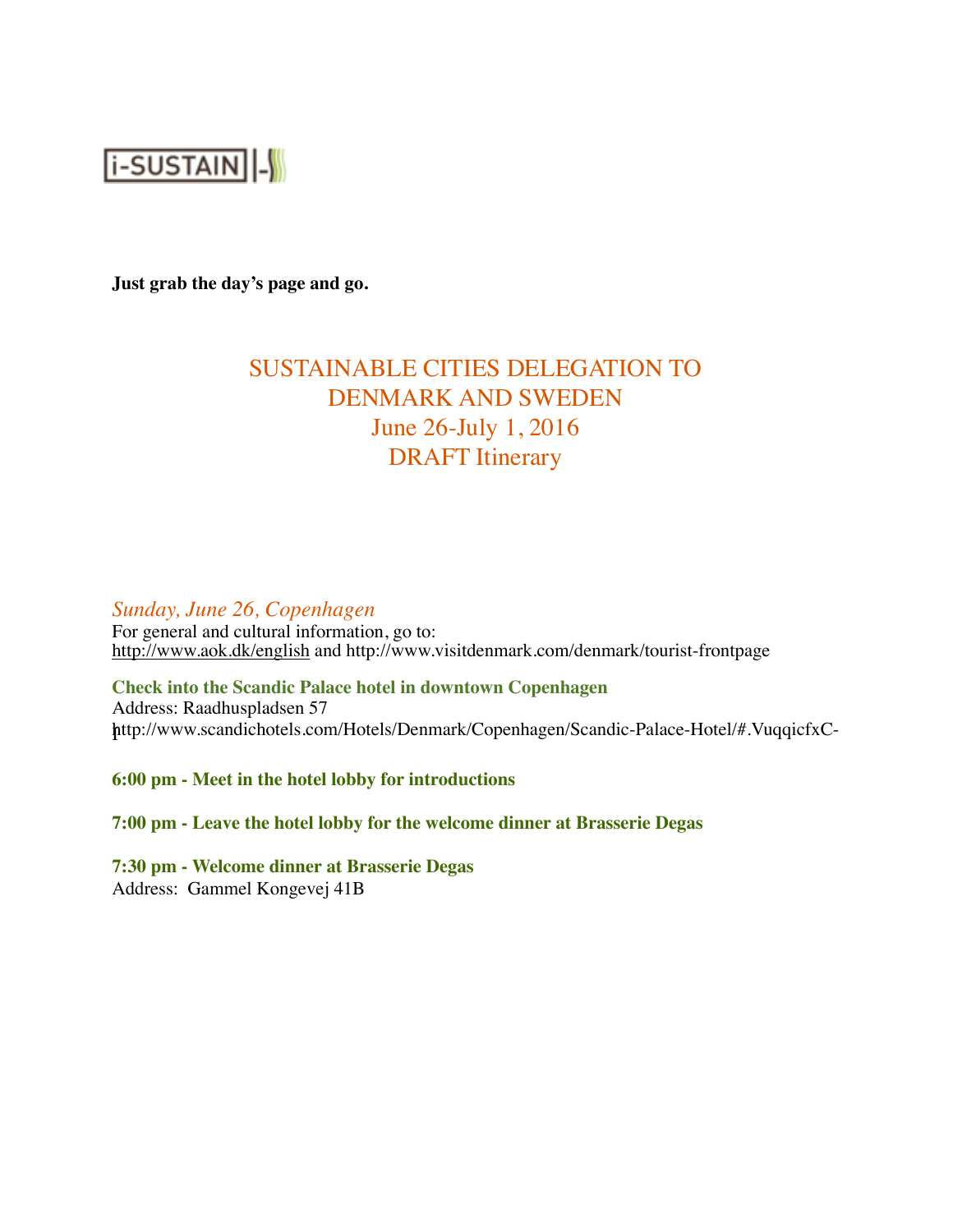# *Monday, June 27, Copenhagen*

#### **9:00 am - Leave the hotel lobby**

#### **9:30 am to 10:30 am - Gehl Architects mobile workshop**

How do we know if a street is working well? Traditional level of service metrics don't always capture the variety of activities happening on modern multi-modal streets. Urbanists from Gehl Architects will demonstrate - using Copenhagen as a living laboratory - techniques for urban observation and data collection that help evaluate and understand the function of public spaces.

#### **10:30 am to 11:15 am - Walking tour of Vesterbro**

Vesterbro was a "seedy" part of the city, the red light district, and home to many immigrants living in sub-standard conditions. The plan was to raise people's standard of living through area regeneration without displacing the existing residents. Learn about the transition and outcome.

#### **11:45 am to 12:30 pm - Copenhagen Connecting at Rambøll Group**

Rambøll Group has prepared a society cost-benefit analysis on the Copenhagen Connecting project. The project includes a platform for linking several of Copenhagen's technological solutions intelligently. In November 2014, the Copenhagen Connecting received the World Smart Cities Award for its integrated approach. The Copenhagen Connecting project will provide tangible benefits to the citizens of Copenhagen, for instance smart traffic planning and better rainwater management. If the project is fully implemented, it will generate savings of more than DKK 4 billion a year for the city of Copenhagen, says Henrik Rosenberg Seiding, Executive Director, Ramboll Management Consulting

#### **12:30 pm to 1:30 pm - Lunch at Rambøll Group**

### **1:30 pm - 3:00 pm - Ørestad…A Mixed Bag of Transit Oriented Development, Amazing Architecture, and Vast and Fragmented Public Space**

The development of the new mixed-use district of Ørestad was inextricably linked to the Metro. In fact, the Metro was put in first and looked like a Metro to nowhere. The land, which formerly was a government owned artillery range, became more valuable because of the transit and other infrastructure improvements. The selling of the more valuable land, has paid, in large part, for the Metro loans. In this way, much of the Metro was developed without public funds. The area is slowly filling in with new and architecturally significant buildings, but still feels vast and fragmented. Included in this tour is Ørestad, including 8TALLET by Bjarke Ingels Group (BIG), which has a 10-story bike path to all the floors and very steep green roofs.

3**:30 pm - Meet with the Danish Technical University's Center for IT-Intelligent Energy Systems in Cities on their Google-DTU collaboration to manage traffic with data** Presentation by Henrik Madsen, DTU [\(hmad@dtu.dk](mailto:hmad@dtu.dk))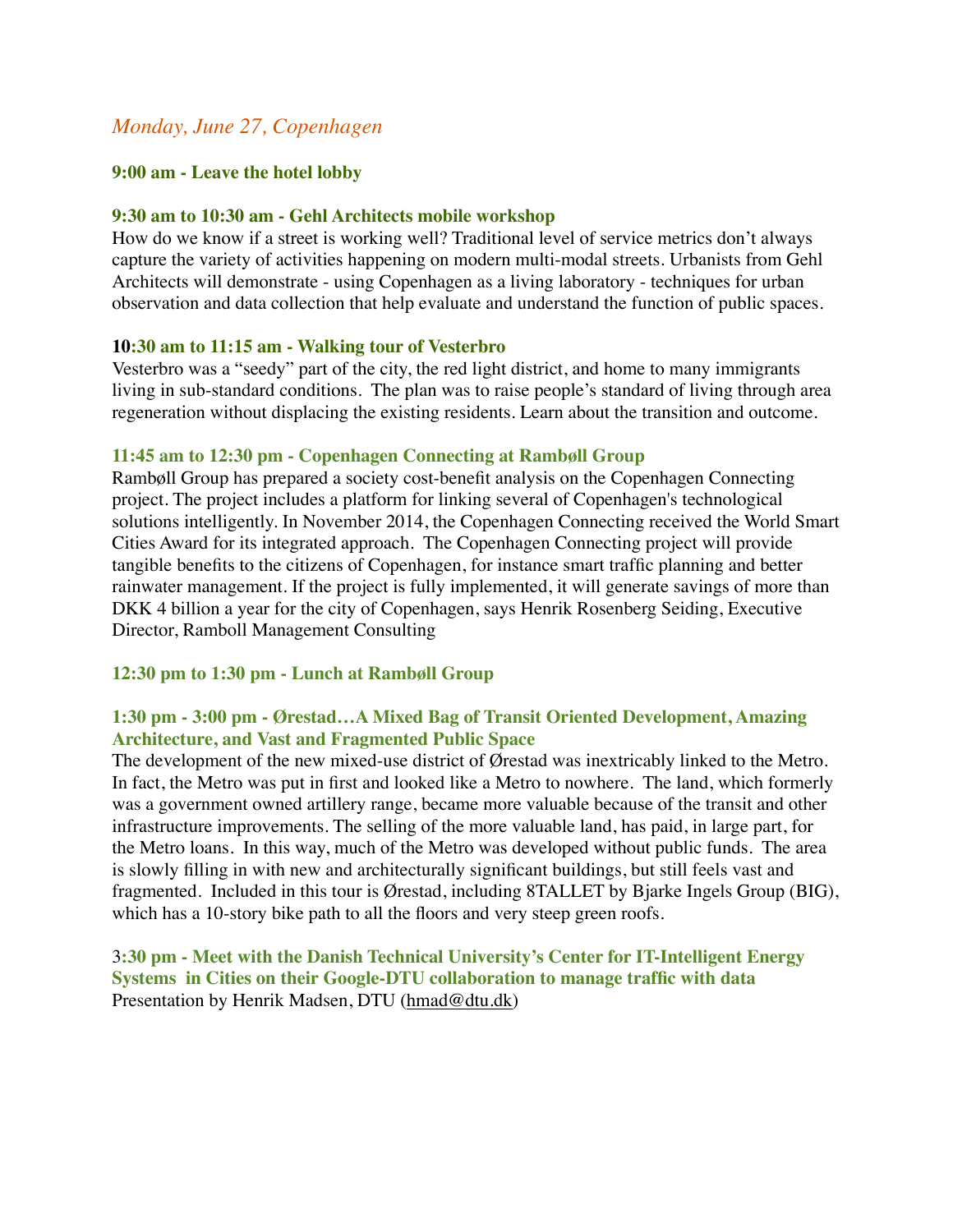# *Tuesday, June 28, Copenhagen*

# **9:00 am - Leave the hotel lobby**

# **9:00 to 11:30: Transportation Policy and Process in the 'City of Cyclists'/Funding for Copenhagen's Intelligent Transport System**

Copenhagen's Mayor for Technical and Environmental Affairs will join staff from the City of Copenhagen's Transportation Department to lead a conversation about the role of government in creating a balanced transportation network. With the perspective of an elected official and staff, topics include how the Danes do community outreach for controversial projects, funding, and the political support necessary to implement challenging transportation projects. Using recent examples, we'll discuss the politics and culture of how cities lead change and be reassured that, even in the world's cycling capital, it ain't easy.

Speakers: Morten Kabell, Mayor for Technical and Environmental Affairs, Niels Jensen, City of Copenhagen Department of Transportation Location: City Hall, Rådhuspladsen, Meeting room: First floor, room 51

# **12:00 pm to 1:30 pm - Lunch**

# **2:00 pm to 5:00 pm - Bike Tour of Copenhagen**

Background: Highlights of the tour include an introduction to Copenhagen's bike culture and infrastructure, bicycle parking, bike bridges, bike paths, elevated cycle lanes and innovative bike projects, including suburban-urban commuting.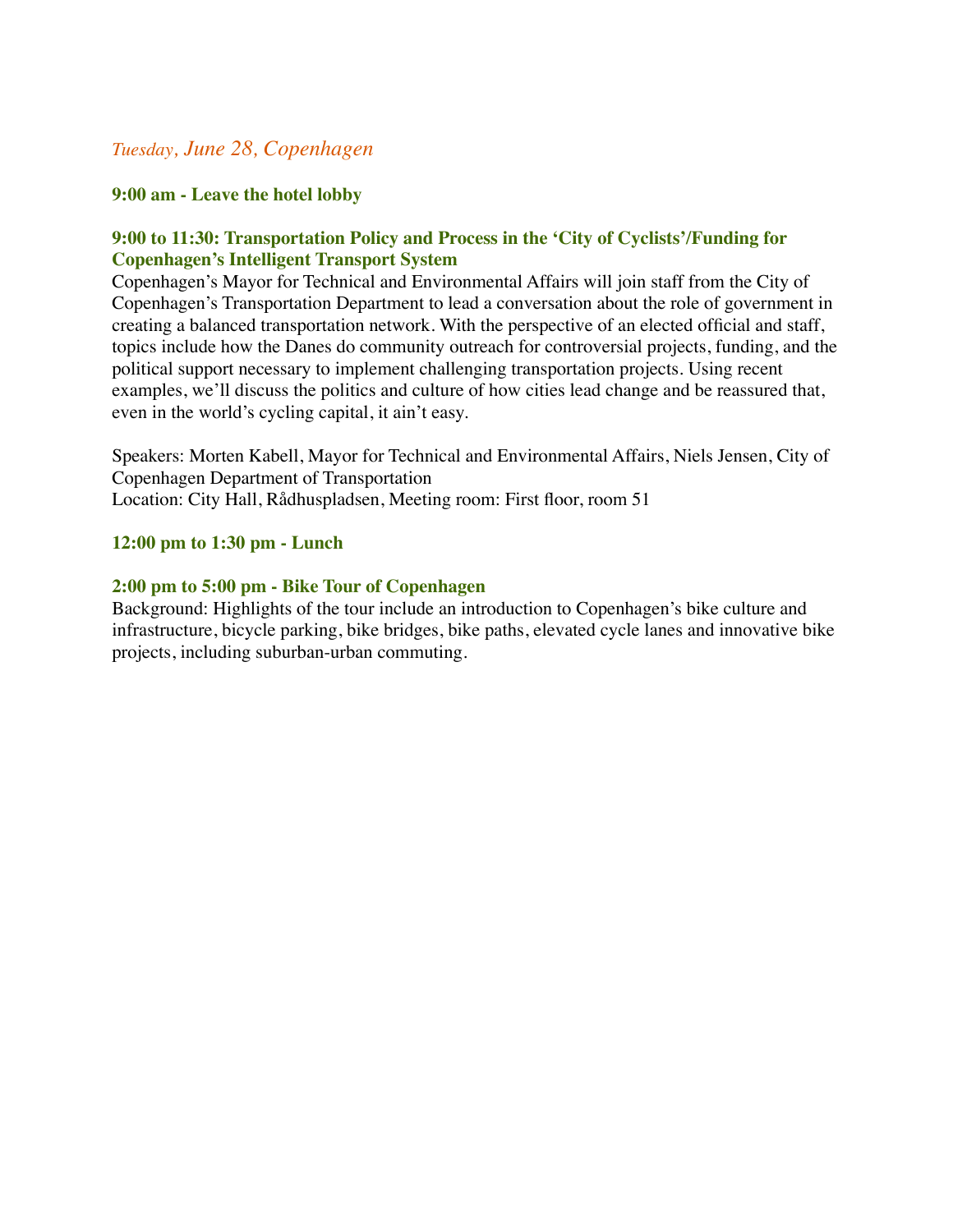# *Wednesday, June 29, Copenhagen*

# **9:00 am - Leave the hotel lobby (Later today we go to Malmo. Bring your bags to the luggage room.)**

#### **9:30 am to 10:30 pm - The Copenhagen Solutions Lab**

Fæstningens Materielgård / The Fortress' Equipmentbuilding Frederiksholms Kanal 30 Presentation by Marius Sylvestersen

Background: The Copenhagen Solutions Lab will be a new governing body for smart city projects across all sectors in the city and will have focus on creating triple helix partnerships. Copenhagen Solutions Lab will lead the implementation of innovation and smart city development in close collaboration with knowledge institutions and companies as well as citizens. New ITS solutions, reduced carbon emissions, implementation of sensors that create real time data and information on current situations in the city and the build up and architecture of a new 'Big Data Digital Infrastructure Platform' that shares data across public and private sectors will all be working focus points within the Lab.

# **11:00 am to 12:00 pm - Overview of Copenhagen's Extensive Public Transit System and New Intelligent Traffic Solutions such as The Compass 4D Pilot Project** (Anders Torp

#### Madsen, City of Copenhagen)

Background: The Compass 4D pilot project has been tested across 21 intersections with 87 bus lines on one of the busiest routes in Copenhagen. The Energy Efficiency Intersection (EEI) provides advice to vehicle drivers to optimize passing through the intersection. Both energy and emissions are saved by avoiding unnecessary acceleration or braking by the vehicle driver. To reach this goal, a two-way radio communication system is used between the traffic light control unit and the equipped vehicles.

#### **12:00 pm to 1:30 pm - Lunch**

#### **2:00 pm to 3:00 pm - Meeting with ABF**

ABF is the Danish association of private co-operative housing. The major portion of the member co-operatives are found in Copenhagen. These co-operatives used to be regular apartment buildings with apartments for rent. From the early 1980s, it was possible to obtain public subsidies to create co-operative housing projects, which became very popular. These subsidies ended in 2004.

#### **3:30 pm - Return to the hotel, pick up bags and take the train to Malmö, Sweden.**

#### **5:00 pm - Check into the hotel in Malmo.**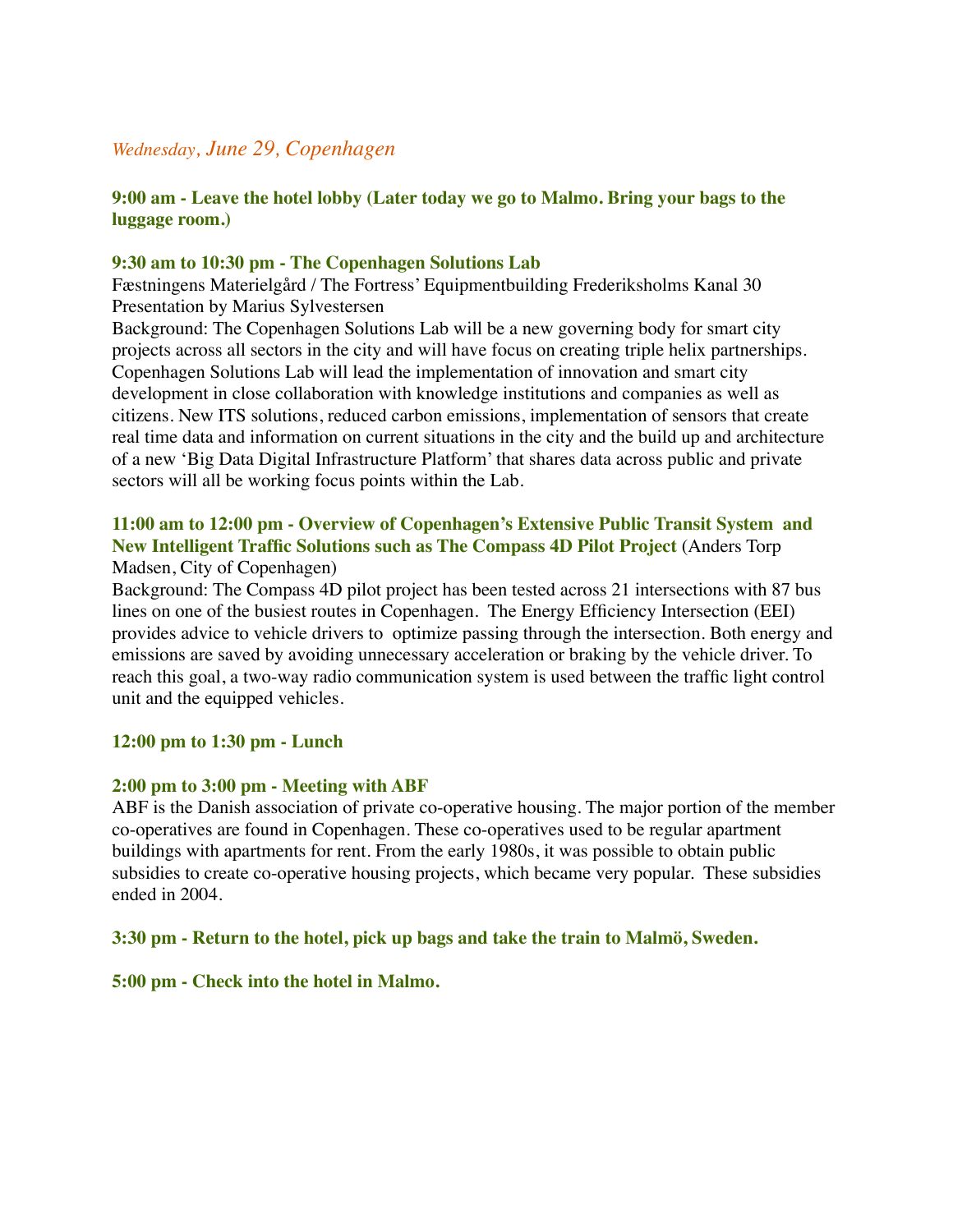# *Thursday, June 30, Malmö*

#### **9:00 am - Leave the hotel lobby; walk to city hall**

# **10:00 pm to 11:00 pm - Meet with Mayor Ilmar Reepalu on using sustainability to change Malmö's identity and the resulting economic impacts**

#### **11:30 am to 12:30 pm - The Øresund Institute**

Östergatan 9B, 211 25 Malmö

Background: The Øresund is the most well-known example of European cross-border collaboration, building on the metropolitan area around Copenhagen and, across the sound, southern Sweden with the cities of Malmö, Lund and Helsingborg. One of the main goals of developing the Øresund identity was to make the region more competitive compared with other European cities.

**12:45 pm - Take the bus to Västra Hamnen (Western Harbor).**

#### **1:15 pm 2:30 - Lunch in Västra Hamnen**

#### **2:30 am to 4:30 - Walking tour of Västra Hamnen**

Background: The district of Västra Hamnen (Western Harbor) was a decaying industrial area that was once a shipyard. When the shipyard closed in the early 1980s it left 6,000 people without jobs, an abysmal economy and soil highly contaminated by oil residues. The city of Malmö decided to rebuild the area, converting it from an industrial center to a knowledge and residential center, to be supplied by 100 percent renewable energy. Western Harbor also has an innovative district heating and cooling system. In the summer, cold water from the previous winter — stored 90 meters underground in aquifers — is pumped up (by wind-powered electricity) and run through a heat pump for district cooling. Once the water is heated it is pumped back down into the aquifers where it is stored for heating buildings in the winter.

#### **5:00 pm - Return to the hotel**

**7:00 pm - Farewell dinner at Bastard or SMAK** Address: